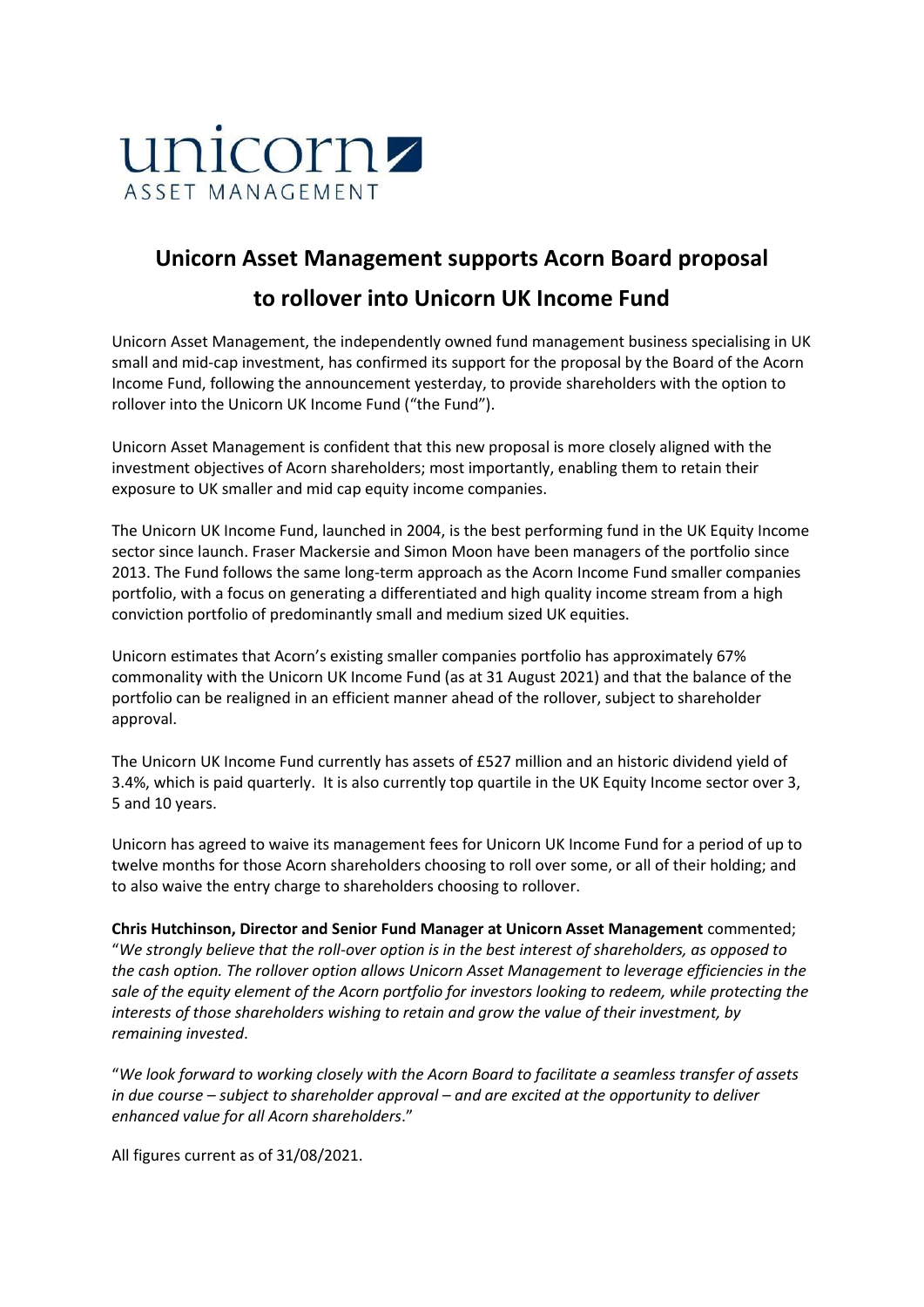**This press release does not constitute investment, legal, tax or other advice nor is it to be relied on in making an investment or other decision. This press release is not a solicitation, offer or recommendation to acquire or dispose of any investment or to engage in any other transaction. Unicorn Asset Management Ltd is authorised and regulated by the Financial Conduct Authority.**

## **NOTES TO EDITORS:**

### **Unicorn Asset Management**

Unicorn Asset Management was established in 2000 and is an independently owned and managed fund management business. Unicorn specialises in investing in UK listed, small and mid-cap companies, with particular experience and expertise in the Alternative Investment Market.

Unicorn operates a team-based approach to investment management and its experienced, committed and well-resourced investment team has well over 100 years' of combined experience.

Unicorn is focused on being the 'best not the biggest' and its funds aim to deliver long term outperformance. Unlike many investment firms, Unicorn is majority owned by its directors, its management team and by the family of one of its founders, which provides alignment of interest and a strong incentive to help ensure that the funds deliver consistently strong performance.

As at 31 August 2021, Unicorn managed over £1.5 billion of client assets, invested across a range of funds that are designed to satisfy a variety of investor requirements. Unicorn's Funds include; Unicorn UK Income, Unicorn Ethical Income, Unicorn UK Growth, Unicorn Outstanding British Companies and Unicorn AIM VCT.

### **Fraser Mackersie, Co-Manager of Unicorn UK Income Fund**

Fraser is co-manager of Unicorn UK Income Fund, Unicorn UK Ethical Income Fund and Unicorn UK Growth Fund. Fraser joined Unicorn in 2008 having previously held positions with F&C Asset Management and Geoghegan & Co Chartered Accountants. He graduated from the University of St Andrews in 2003 with a degree in Economics and Management and is also a Fellow of the Association of Chartered Certified Accountants.

## **Simon Moon, Co-Manager of Unicorn UK Income Fund**

Simon is co-manager of the Unicorn UK Income Fund, Unicorn UK Ethical Income Fund and lead manager of the Unicorn Smaller Companies Fund. He joined Unicorn Asset Management in 2008, since when he has been an active member of the Investment Committee. Prior to joining Unicorn Simon worked as a research analyst at JM Finn & Co. Stockbrokers and spent three years in the NHS graduate finance scheme.

#### **Chris Hutchinson, Director & Senior Fund Manager**

Chris is Senior Fund Manager and a Director of Unicorn. He has been the lead manager of Unicorn AIM VCT since joining the firm in late 2005 and manager of Unicorn Outstanding British Companies Fund since its launch in December 2006. Prior to joining Unicorn, Chris was a Fund Manager at Montanaro Investment Managers for over eight years where he specialised in UK smaller companies.

**-** Ends -

**Press Office**

**Zoe Powell e**: [zpowell@sharecomms.co.uk](mailto:zpowell@sharecomms.co.uk) **dd**: 020 7071 3932 **m**: 07866 639014

**Sarah Plevnik e:** [splevnik@sharecomms.co.uk](mailto:splevnik@sharecomms.co.uk)